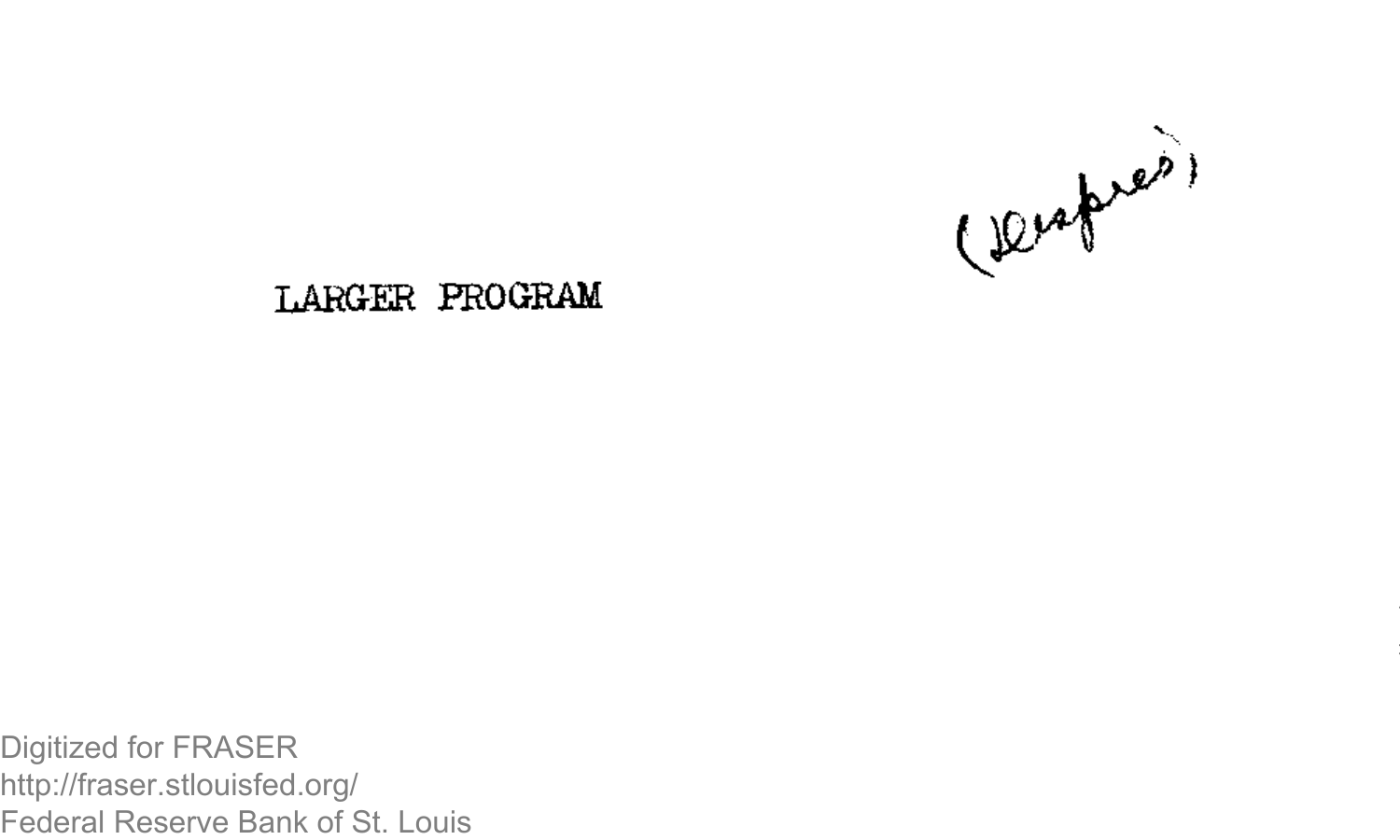March 28, 1940

#### STATEMENT ON W.P.A. APPROPRIATION

# 1. Present Business Position and Outlook

The Budget message was prepared at a time when business activity was establishing a new high record. The message emphasized strongly that many of the expenditure estimates were based on an expectation of continued high business activity,and that if this expectation did not materialize, it might be essential to reconsider the recommendations.

The expectation of continued high business activity has definitely failed to materialize. Industrial production, after advancing sharply from 103 in August to a peak of 128 in December, has already returned to its prewar level, and this decline has involved a reduction in private employment of about  $1,000,000$ .

The downward movement, though it has slackened somewhat during recent weeks, still continues and there is no clear indication that we are approaching bottom. At best, a further period of business hesitancy seems almost certain and the recovery thereafter modest and gradual. On the other hand, the weight of the evidence suggests that business may decline substantially further and that the upward movement may be deferred until the third quarter of 1940 or even later.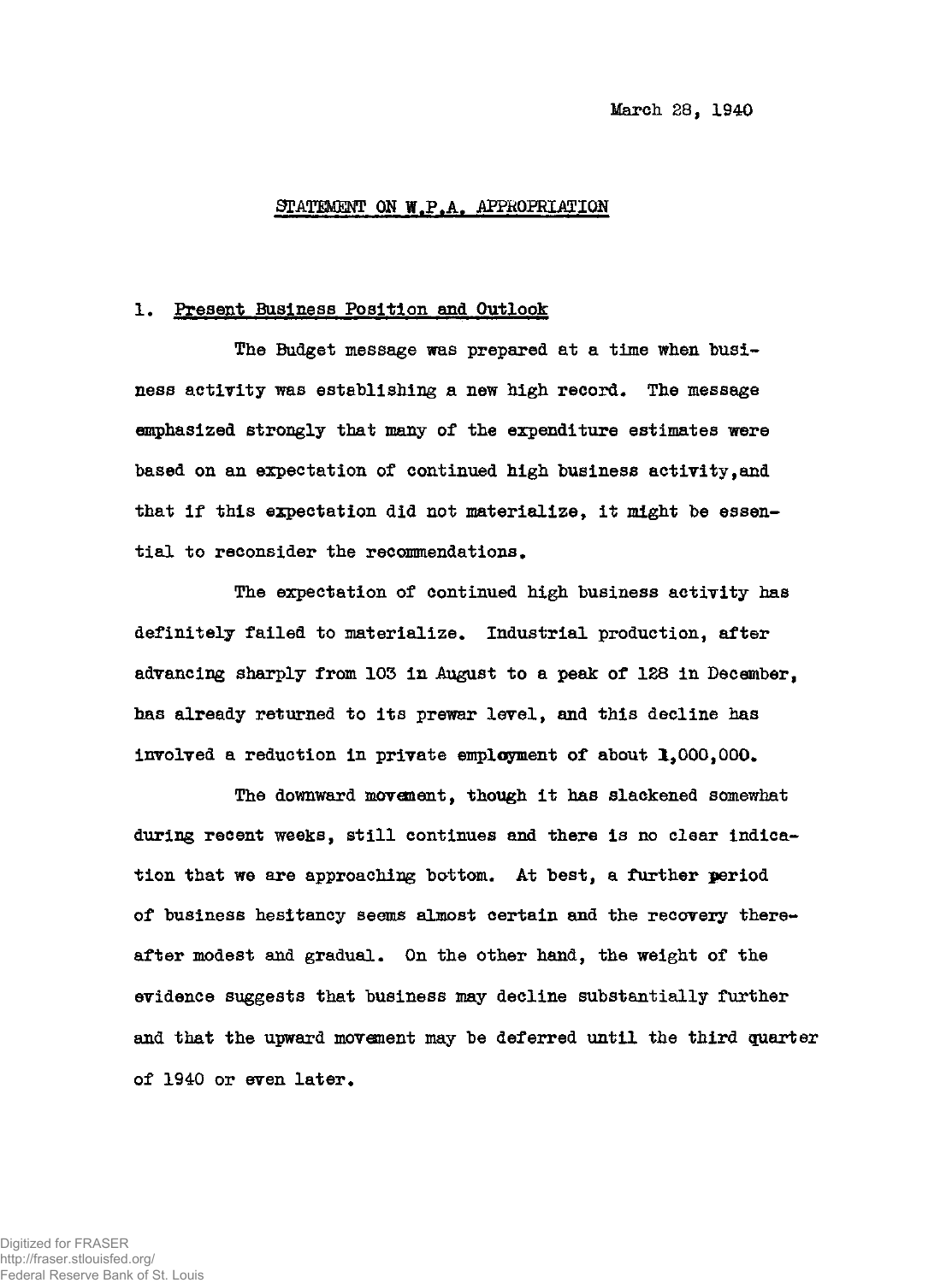For the calendar year 1940 the index of industrial activity can scarcely average higher than 110 as compared with ICS in 1939; this higher average level of activity, if realized, would increase private employment barely enough to offset the annual growth of  $600,000$  in available workers. At best, the volume of unemployment in 1940 will not be significantly below the 19S9 average.

# 2. Present W.P.A. Program

The W.P.A. rolls, now at 2,300,000, are 800,000 lower than in December 1958, when the volume of business activity and employment were about the same as at present. The  $W_{\star}P_{\star}A_{\star}$  must lay off another 800,000 by June 30 to keep within the present appropriation. Under the original Budget recommendation of #1,000,000,000 for the fiscal year 1941, the average level of W.P.A. employment in the coming fiscal year will be only 1,350,000 workers, and W.P.A. must cut its rolls below 1,000,000 in the autumn to keep within this average and leave some room to meet enlarged winter needs. Under the present program, therefore, the number of W.P.A. jobs in the autumn will be 1,400,000 less than at present and 2,200,000 less than in December 1938. The scheduled reduction from present levels will cut off the income of three million adults and over three million children.

Digitized for FRASER http://fraser.stlouisfed.org/ Federal Reserve Bank of St. Louis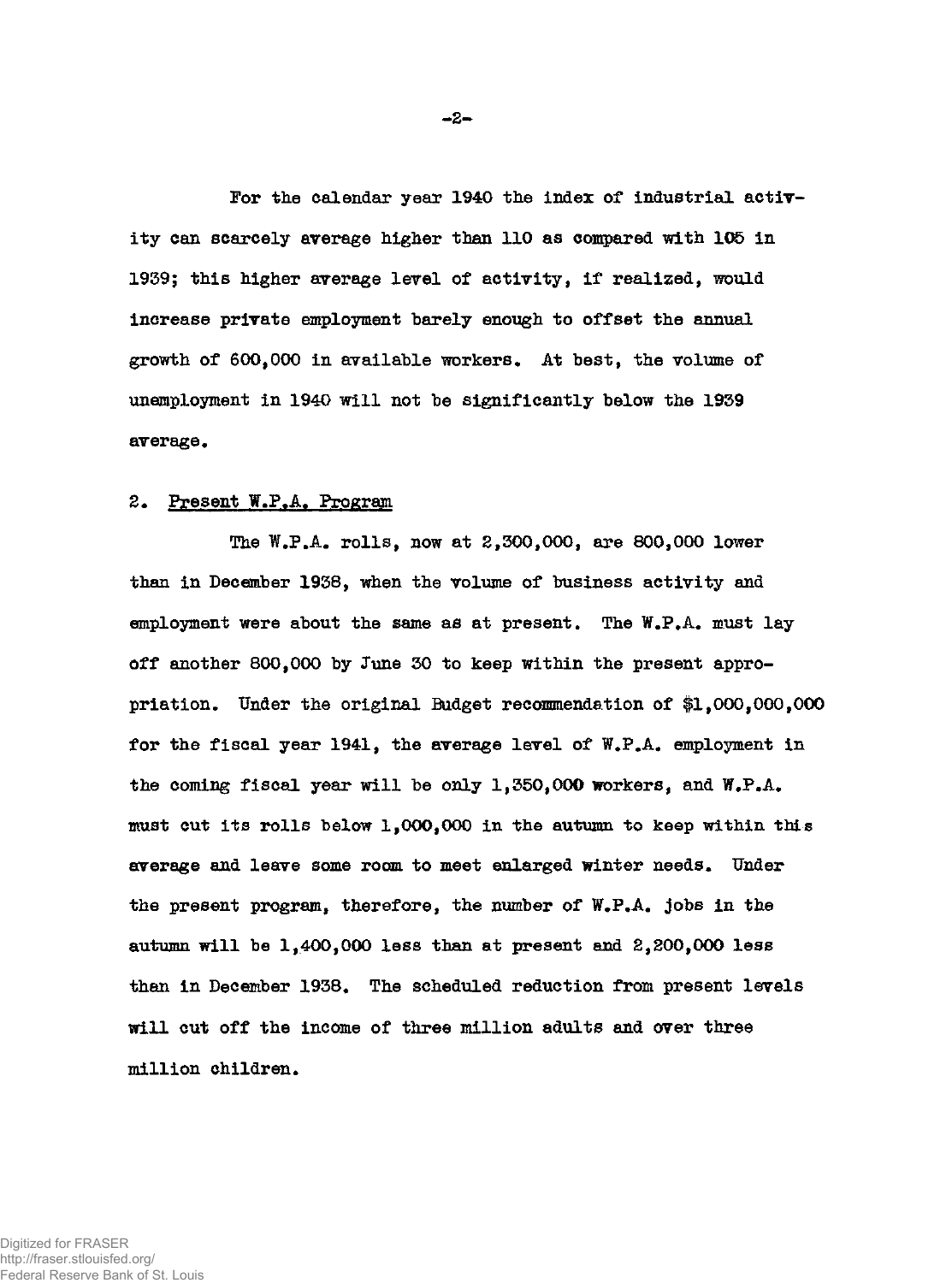# Basis for Recommendations

A cut of 1,400,000 in W.P.A. polls would have serious political and economic effects at any time. Superimposed upon the present sharp business decline, the results may be disastrous. From 1936 through 1939 the W.P.A. program provided employment for an average of 25 per cent of the unemployed; under the original recommendation for fiscal 1941 this figure will at best average only 15 per cent and will fall below 10 per cent in the autumn. The provision for relief employment is therefore extremely meager, judged by the standards of recent years. Quite apart from the principle of need, moreover, curtailment of relief employment, at a time when private employment is diminishing, accentuates the contraction in buying power and intensifies the cumulative forces of deflation. The least that prudence dictates is that the Government should not add to the already increasing number of jobless. But this is not enough. The Government should do more than merely abstain from adding to the already increasing number of jobless. It should take energetic measures to halt the decline. W.P.A. rolls should be increased quickly to 3,000,000 and held at that level until the current business decline is definitely reversed.

# 4. Recommendations

In order to carry out this program, it is recommended that you ask Congress for the following appropriations for  $\mathcal G$ . It.  $\mathcal G$ . alone:

**- 3 -**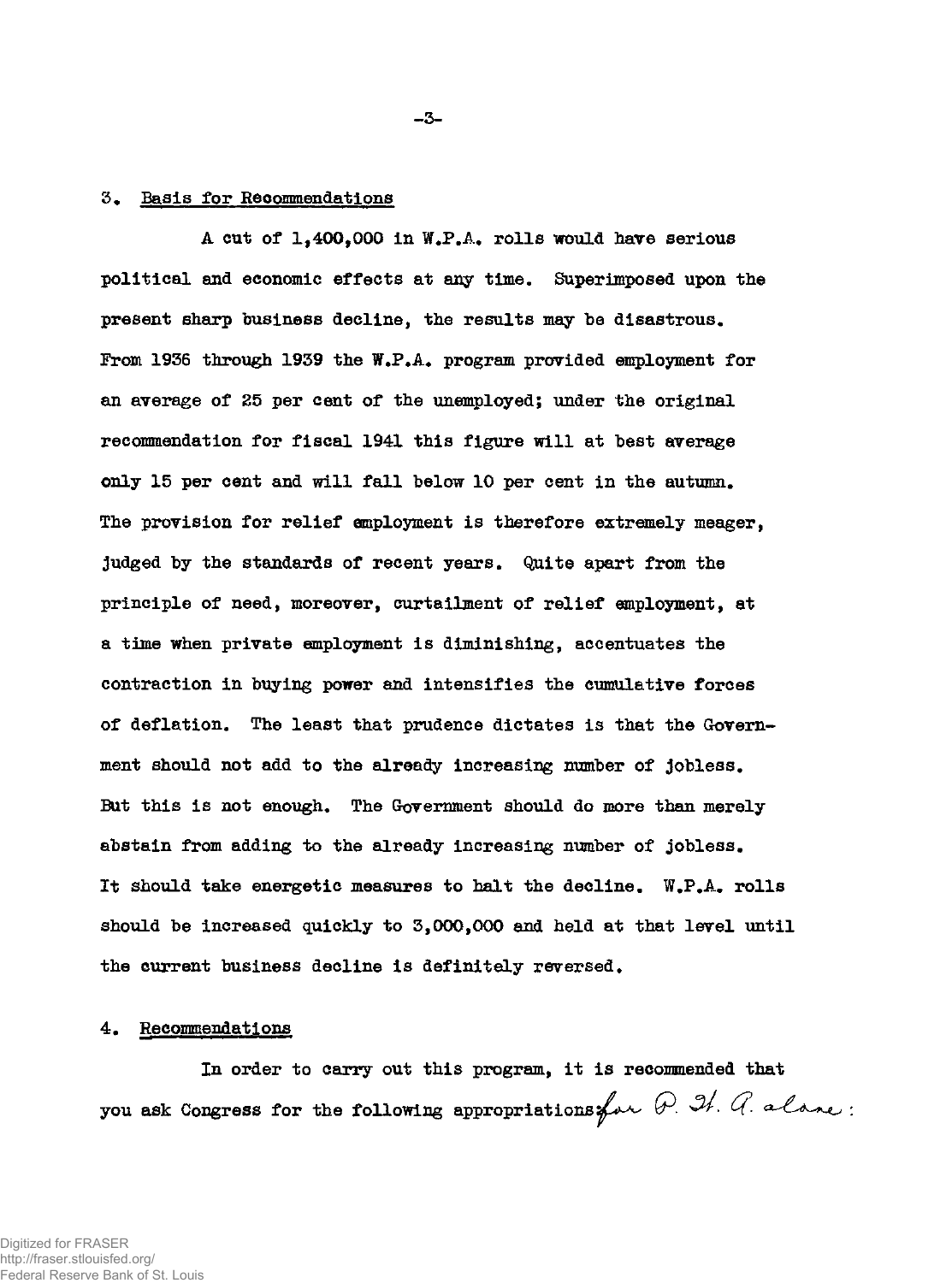- a. An immediate deficiency appropriation of \$150,000,000 for the remainder of this fiscal year.
	- 000
- b. An appropriation of  $1,200,000$ , for the fiscal year 1941, with the provision that the funds will be fully available for expenditure within the first seven months of the fiscal year.

## 5. Method of Financing

These recommendations would involve a maximum increase in expenditures of about \$800,000,000 between now and the end of January 1941 over the amount indicated by the Budget for this period. The increase would be offset to the extent of about \$500,000,000 by the excess of tax receipts over the Treasury estimates which is now assured by the current heavy March income tax collections and by the Treasury's substantial underestimation of customs revenues.

As of February 1, 1941, therefore, the Treasury cash balance would be about \$400,000,000 and the public debt about 000 \$44,500,000J after allowing for the additional W.P.A. expenditures here recommended. These figures do not include any proceeds from new taxes recommended in the Budget message. Thus, the proposed increase in W.P.A. expenditures can be met easily without reducing the Treasury cash balance below a safe margin, without exceeding the statutory debt limitation, without using gold in the Stabilization Fund, and without the issuance of silver certificates.